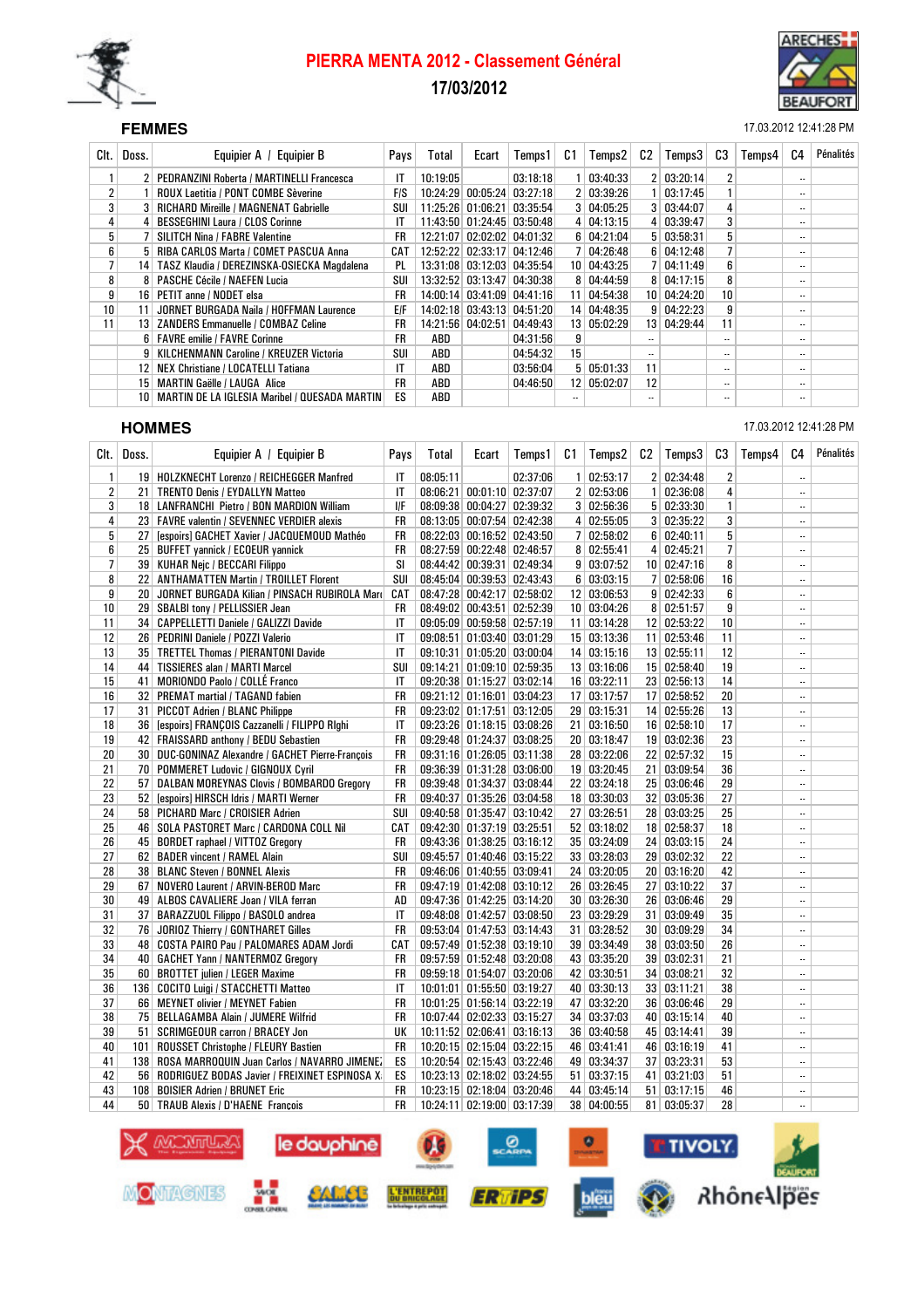

## PIERRA MENTA 2012 - Classement Général

## 17/03/2012



| Clt.       | Doss. | Equipier A / Equipier B                                                                       | Pays            | Total | Ecart                                                    | Temps1 | C1               | Temps2                        | C2 | Temps3                       | C3        | Temps4 | C4                       | <b>PELIOI AILI</b><br>Pénalités |
|------------|-------|-----------------------------------------------------------------------------------------------|-----------------|-------|----------------------------------------------------------|--------|------------------|-------------------------------|----|------------------------------|-----------|--------|--------------------------|---------------------------------|
| 45         |       | 159   TAAM Max / GASTON Pete                                                                  | USA             |       | 10:27:04 02:21:53 03:25:58                               |        |                  | 53   03:40:55                 |    | 44 03:20:11                  | 49        |        |                          |                                 |
| 46         |       | 124   LEVASSEUR Olivier / JACCOUD Lionel                                                      | FR              |       | 10:27:13 02:22:02 03:27:49                               |        |                  | 56 03:42:30                   |    | 49 03:16:54                  | 43        |        | $\ddotsc$                |                                 |
| 47         |       | 194   ILLINI Walter / TRENTIN Walter                                                          | IT              |       | 10:29:14 02:24:03 03:24:24                               |        |                  | 50   03:46:52                 |    | 56 03:17:58                  | 47        |        | $\ddotsc$                |                                 |
| 48         |       | 153   BALTASSAT yvan / BALTASSAT martin                                                       | FR              |       | 10:29:42 02:24:31 03:39:56                               |        |                  | 74 03:40:20                   |    | 43 03:09:26                  | 33        |        | $\ddotsc$                |                                 |
| 49         |       | 59   GENTET Frédéric / ROGUET Stéphane                                                        | FR              |       | 10:29:43 02:24:32 03:26:34                               |        | 54               | 03:42:16                      |    | 48 03:20:53                  | 50        |        |                          |                                 |
| 50         |       | 110 ALBOS David / PELEGRINA Manel                                                             | AD              |       | 10:30:40 02:25:29 03:19:56                               |        |                  | 41 03:41:48                   |    | 47 03:28:40                  | 65        |        | $\ldots$                 | 00:00:16                        |
| 51         |       | 86   PICHOL-THIEVEND fabien / GACHET Arnaud                                                   | FR              |       | 10:33:17 02:28:06 03:27:28                               |        |                  | 55 03:46:06                   |    | 55   03:19:43                | 48        |        |                          |                                 |
| 52<br>53   |       | 114 BRIGAUD Thomas / TRESIDDER Es                                                             | UK<br><b>FR</b> |       | 10:36:15 02:31:04 03:28:07<br>10:40:10 02:34:59 03:27:57 |        |                  | 58 03:43:42<br>57   03:46:02  |    | 50 03:24:26<br>54   03:26:11 | 56<br>59  |        | $\ddotsc$<br>$\ddotsc$   |                                 |
| 54         |       | 102   PENILLON Sebastien / MOALIC Ronan<br>88 COMBET Antoine / REY Ludovic                    | FR              |       | 10:40:30 02:35:19 03:36:14                               |        |                  | 65 03:47:20                   |    | 57   03:16:56                | 44        |        |                          |                                 |
| 55         |       | 90   ENGRAND christophe / CART Julien                                                         | FR              |       | 10:42:37 02:37:26 03:36:03                               |        |                  | 64 03:49:22                   |    | 59 03:17:12                  | 45        |        | $\ddotsc$                |                                 |
| 56         |       | 83 MONTAGNY Sylvain / ABOULIKAM Yannick                                                       | FR              |       | 10:45:21 02:40:10 03:35:43                               |        |                  | 62 03:45:31                   |    | 52 03:24:07                  | 55        |        | н.                       |                                 |
| 57         |       | 69 LEONARD marc / MICHEL manuel                                                               | FR              |       | 10:47:53 02:42:42 03:34:32                               |        |                  | 60 03:45:40                   |    | 53   03:27:41                | 63        |        | $\ddotsc$                |                                 |
| 58         |       | 43 CIVEROLO Claudio / CAPPELLETTI Fabio                                                       | IT              |       | 10:50:30 02:45:19 03:37:10                               |        |                  | 68 03:51:15                   |    | 63 03:22:05                  | 52        |        |                          |                                 |
| 59         | 84    | TOSI Marco / CORSI Andrea                                                                     | IT              |       | 10:51:08 02:45:57 03:35:57                               |        |                  | 63   03:50:16                 |    | 61 03:24:55                  | 57        |        | $\ddotsc$                |                                 |
| 60         |       | 116 [espoirs] VILA FERRER Gerard / ANDRES SABIDO Igna]                                        | CAT             |       | 10:52:03 02:46:52 03:38:11                               |        |                  | 70 03:50:07                   |    | 60 03:23:45                  | 54        |        | $\ddotsc$                |                                 |
| 61         |       | 148 DI TUCCI vittorio / GRENAT Raphael                                                        | FR              |       | 10:55:25 02:50:14 03:34:47                               |        | 61               | 03:53:25                      |    | 67   03:27:13                | 62        |        | $\ddotsc$                |                                 |
| 62         |       | 73   CERAN philippe / CHACORNAC olivier                                                       | FR              |       | 10:59:10 02:53:59 03:45:38                               |        |                  | 79 03:48:37                   |    | 58 03:24:55                  | 57        |        | $\ddotsc$                |                                 |
| 63         |       | 94 MORGAN Jon / BARDSLEY Ben                                                                  | UК<br>CAT       |       | 10:59:51 02:54:40 03:39:31                               |        |                  | 73 03:52:32<br>69 03:52:13    |    | 66 03:27:48<br>64 03:33:22   | 64        |        | <br>$\ddotsc$            |                                 |
| 64<br>65   |       | 98   GARRETA Gerard Garreta / TERRISSE Dani<br>103 LUCA calimodio / FABIO Cavallo             | IT              |       | 11:03:11 02:58:00 03:37:36<br>11:07:08 03:01:57 03:37:02 |        |                  | 67 03:55:12                   |    | 69 03:34:54                  | 69<br>75  |        |                          |                                 |
| 66         |       | 171   TAMANINI marc / CHAVANNE Joris                                                          | FR              |       | 11:08:32 03:03:21 03:49:28                               |        |                  | 86 03:52:20                   |    | 65 03:26:44                  | 61        |        | $\ddotsc$                |                                 |
| 67         |       | 64 HIVERT francois / COPIN laurent                                                            | FR              |       | 11:14:20 03:09:09 03:38:52                               |        |                  | 72 03:57:17                   |    | 73 03:38:11                  | 84        |        | $\ddotsc$                |                                 |
| 68         |       | 77   TOURNEBIZE Julien / POLLET-VILLARD François                                              | FR              |       | 11:15:03 03:09:52 03:38:13                               |        | 71               | 03:58:01                      |    | 74 03:38:49                  | 85        |        | $\overline{\phantom{a}}$ |                                 |
| 69         |       | 201   BESSES Florent / GAST Yannick                                                           | FR              |       | 11:17:07 03:11:56 03:41:13                               |        |                  | 77 03:59:48                   |    | 78 03:35:44                  | 77        |        | $\ldots$                 | 00:00:22                        |
| 70         |       | 65 BUISSON Marc / CHAIX Valery                                                                | FR              |       | 11:18:37 03:13:26 03:40:48                               |        |                  | 75 03:51:08                   |    | 62 03:46:41                  | 98        |        |                          |                                 |
| 71         |       | 82 BOURDILLOUD Christophe / BUCHS Eric                                                        | SUI             |       | 11:20:39 03:15:28 03:54:39                               |        |                  | 99 03:55:46                   |    | 70 03:30:14                  | 66        |        |                          |                                 |
| 72         |       | 120 BONNETON guillaume / PELTIER fabien                                                       | FR              |       | 11:24:12 03:19:01 03:41:19                               |        |                  | 76 04:08:46                   |    | 97   03:34:07                | 72        |        |                          |                                 |
| 73         |       | 145   FILLIEZ Nicolas / RIETHMANN Nicolas                                                     | SUI             |       | 11:24:17 03:19:06 03:49:51                               |        | 91               | 04:00:08                      |    | 79 03:34:18                  | 73        |        |                          |                                 |
| 74         |       | 140   BALDUCHELLI Yan / GABIOUD Jules henri                                                   | SUI             |       | 11:24:25 03:19:14 04:01:00                               |        |                  | 109 03:56:44                  |    | 72 03:26:41                  | 60        |        | $\ddotsc$                |                                 |
| 75         |       | 96 JUANJO goikoetxea / JAVIER tirapu                                                          | ES              |       | 11:25:11 03:20:00 03:49:45                               |        |                  | 88 04:00:21                   |    | 80 03:35:05                  | 76        |        | $\ddotsc$                |                                 |
| 76<br>77   |       | 128 CLAVIEN Guillaume / MOIX Marc<br>91   MANEA Silviu / MANEA Rares                          | SUI<br>RO.      |       | 11:25:30 03:20:19 03:52:42<br>11:26:12 03:21:01 03:36:31 |        |                  | 94   03:59:22<br>66 04:15:22  |    | 76 03:33:26<br>110 03:34:19  | 70<br>74  |        | $\ddotsc$<br>$\ldots$    |                                 |
| 78         |       | 122 OTXOA BIAIN aitor / ALCELAY ORMAZABAL Igor                                                | ES              |       | 11:26:34 03:21:23 03:45:41                               |        |                  | 80 03:59:29                   |    | 77 03:41:24                  | 87        |        |                          |                                 |
| 79         |       | 121   VALLIER Sebastien / COUSIN Stephane                                                     | FR              |       | 11:26:39 03:21:28 04:02:01                               |        |                  | $111 \mid 03:54:07$           |    | 68 03:30:31                  | 67        |        |                          |                                 |
| 80         | 61    | [espoirs] LORET Jérémy / VUATTOUX Sylvain                                                     | FR              |       | 11:27:01 03:21:50 03:49:42                               |        |                  | 87 04:01:06                   |    | 82 03:36:13                  | 78        |        |                          |                                 |
| 81         |       | 55   PALACIO SANZ Jorge / SALA TUBERT David                                                   | ES              |       | 11:27:48 03:22:37 03:54:26                               |        |                  | 97   03:55:57                 |    | 71 03:37:25                  | 83        |        |                          |                                 |
| 82         |       | 109   MARIO sterli / PAOLO gregorini                                                          | IT              |       | 11:29:57 03:24:46 03:48:51                               |        |                  | 85 04:03:42                   |    | 87 03:37:24                  | 81        |        | $\ddotsc$                |                                 |
| 83         |       | 132 ROCHE Sylvestre / ROUQUAIROL Jonathan                                                     | FR              |       | 11:30:06 03:24:55 03:49:50                               |        |                  | 90   04:06:46                 |    | 94 03:33:30                  | 71        |        | $\ddotsc$                |                                 |
| 84         |       | 119 BUSCH Nicolas / ZIJP David                                                                | FR              |       | 11:31:20 03:26:09 03:50:46                               |        | 93               | 04:03:10                      |    | 86 03:37:24                  | 81        |        |                          |                                 |
| 85         |       | 127   GRACIA MARTINEZ Santigo / ARGUEDAS IZQUIERDO                                            | ES              |       | 11:35:48 03:30:37 03:46:50                               |        | 81               | 04:02:39                      |    | 84 03:46:19                  | 96        |        |                          |                                 |
| 86         |       | 172 ROUSEK Miloslav / VESELY Michal                                                           | СZ              |       | 11:38:23 03:33:12 03:46:59                               |        |                  | 82 04:09:31                   |    | 99 03:41:53                  | 89        |        | н.                       |                                 |
| 87         |       | 113 BOLIS Florent / GABIOUD Bernard                                                           | SUI             |       | 11:41:42 03:36:31 03:58:57                               |        |                  | 106 04:05:26                  |    | 90 03:37:19                  | 80        |        | $\ddotsc$                |                                 |
| 88<br>89   |       | 137   MERCIER Bertrand / DUC Christophe                                                       | FR<br>FR        |       | 11:43:07 03:37:56 03:57:04<br>11:43:17 03:38:06 03:50:02 |        |                  | 102 04:02:04<br>92   04:09:18 |    | 83 03:43:59<br>98 03:43:57   | 94<br>93  |        | <br>$\ddotsc$            |                                 |
| 90         |       | 182 CAVAGNA Romain / BONNIER Aymeric<br>184   BERDOZ Clément / ROSSIER Alain                  | sui             |       | 11:47:33 03:42:22 04:00:20                               |        | 107 <sub>1</sub> | 04:05:13                      |    | 89 03:42:00                  | 91        |        |                          |                                 |
| 91         |       | 133   FEIGE jerome / DUNAND Benjamin                                                          | FR              |       | 11:49:35 03:44:24 03:49:48                               |        |                  | 89 04:04:04                   |    | 88 03:55:43                  | 115       |        |                          |                                 |
| 92         |       | 203   GOUY Rudy / BULLE Olivier                                                               | FR              |       | 11:50:19 03:45:08 03:54:34                               |        |                  | 98 04:07:13                   |    | 95 03:48:32                  | 103       |        |                          |                                 |
| 93         |       | 81 [espoirs] MARGUERON Pascal / MINARY Pierre                                                 | FR              |       | 11:50:32 03:45:21 03:48:30                               |        |                  | 84 04:20:20                   |    | 120 03:41:42                 | 88        |        |                          |                                 |
| 94         |       | 162   LAROSE Eric / BORDIN Matthieu                                                           | FR              |       | 11:51:24 03:46:13 03:52:57                               |        |                  | 96 04:15:14                   |    | 109 03:43:13                 | 92        |        |                          |                                 |
| 95         |       | 126 POCHAT joseph / LEBEAU Vincent                                                            | FR              |       | 11:52:51 03:47:40 04:12:54                               |        |                  | 128 04:02:55                  |    | 85 03:37:02                  | 79        |        |                          |                                 |
| 96         |       | 150 WERY Laurent / FISCHER Arnaud                                                             | FR              |       | 11:52:57 03:47:46 04:01:00                               |        |                  | 109 04:12:16                  |    | 102 03:39:41                 | 86        |        |                          |                                 |
| 97         |       | 99 RANDIN Michael / KNOEPFLI Damien                                                           | SUI             |       | 11:56:57 03:51:46 03:55:15                               |        |                  | 100 04:06:40                  |    | 93   03:55:02                | 112       |        |                          |                                 |
| 98         | 161   | ACS gregory / PERRET benjamin                                                                 | FR              |       | 11:57:06 03:51:55 03:56:24                               |        |                  | 101 04:13:39                  |    | 108 03:47:03                 | 101       |        |                          |                                 |
| 99         |       | 143 MÜLLER André / FLORIN Jürg                                                                | SUI             |       | 11:57:38 03:52:27 04:05:15<br>11:58:37 03:53:26 03:52:48 |        |                  | 116 04:08:24<br>95 04:15:25   |    | 96 03:43:59<br>111 03:50:24  | 94        |        | <br>                     |                                 |
| 100<br>101 |       | 141   HENAFF Vincent / LAMARQUE D'ARROUZAT Christian<br>170   ZIJP Jeroen / LATOUILLE Olivier | FR<br>FR        |       | 11:59:04 03:53:53 04:07:13                               |        |                  | 121 04:09:54                  |    | 100 03:41:57                 | 105<br>90 |        |                          |                                 |
| 102        |       | 95 MARGUERON Lionel / TOSI Christophe                                                         | FR              |       | 12:02:49 03:57:38 04:06:52                               |        |                  | 119 04:23:01                  |    | 127 03:32:56                 | 68        |        |                          |                                 |
| 103        |       | 147   PROVILLE romain / COTTARD francois                                                      | FR              |       | 12:03:59 03:58:48 04:04:17                               |        |                  | 115 04:11:49                  |    | 101 03:47:53                 | 102       |        |                          |                                 |
| 104        |       | 80   VOEFFRAY Julien / VASSALLI Jean-Yves                                                     | SUI             |       | 12:04:18 03:59:07 04:04:10                               |        |                  | $114$ 04:13:11                |    | 107 03:46:57                 | 100       |        |                          |                                 |
| 105        |       | 176   LILLE frederic / ROUDIERE matthieu                                                      | FR              |       | 12:06:13 04:01:02 04:07:21                               |        |                  | 123 04:06:33                  |    | 92 03:52:19                  | 109       |        |                          |                                 |
| 106        |       | 111   MALAISE Florent / VIBERT Jerome                                                         | FR              |       | 12:08:01 04:02:50 03:43:51                               |        |                  | 78 04:12:17                   |    | 103 04:11:53                 | 143       |        |                          |                                 |
| 107        |       | 199 RODRIGUEZ Antoine / RODRIGUEZ Jean                                                        | FR              |       | 12:09:21 04:04:10 04:06:21                               |        |                  | $117$ 04:16:10                |    | 112 03:46:50                 | 99        |        |                          |                                 |
| 108        |       | 63   PAUTHIER Vincent / LAUNAY Stéphane                                                       | FR              |       | 12:10:38 04:05:27 03:48:02                               |        |                  | 83 04:29:37                   |    | 130 03:52:59                 | 111       |        |                          |                                 |
| 109        |       | 169 LOCATELLI Eric / RIGAUD Daniel                                                            | FR              |       | 12:15:03 04:09:52 03:58:30                               |        |                  | 105 04:20:33                  |    | 122 03:56:00                 | 117       |        |                          |                                 |
| 110        |       | 202 JEANMONNOT Philippe / COURVOISIER Stephane                                                | FR              |       | 12:15:51 04:10:40 04:07:16                               |        |                  | 122 04:12:52                  |    | 106 03:55:43                 | 115       |        |                          |                                 |

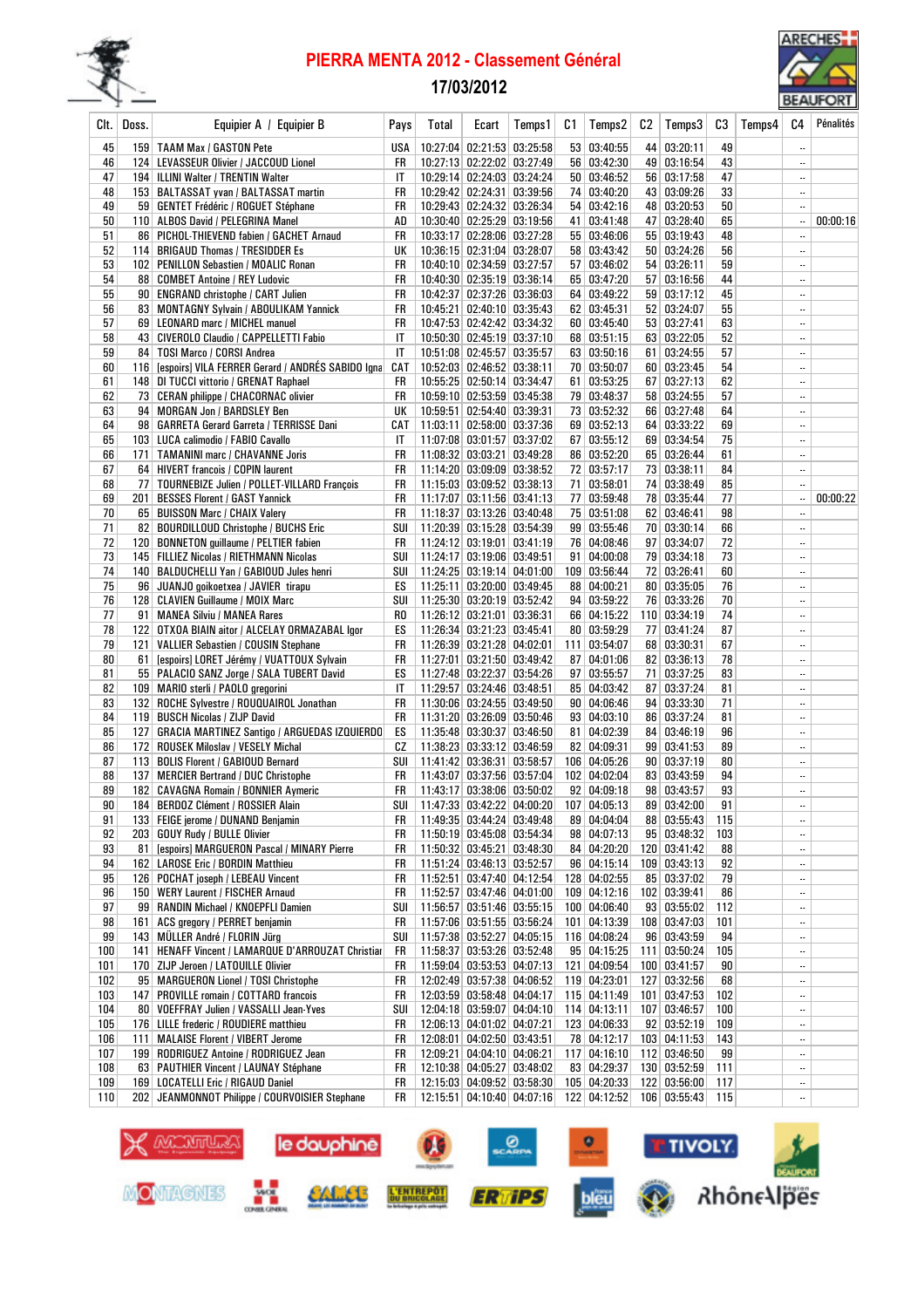

# PIERRA MENTA 2012 - Classement Général

## 17/03/2012



|            |       |                                                                        |           |       |                            |          |                  |                     |           |                     |          |        |                          | <b>DEMOI ONI</b> |
|------------|-------|------------------------------------------------------------------------|-----------|-------|----------------------------|----------|------------------|---------------------|-----------|---------------------|----------|--------|--------------------------|------------------|
| Clt.       | Doss. | Equipier A / Equipier B                                                | Pays      | Total | Ecart                      | Temps1   | C1               | Temps2              | C2        | Temps3              | C3       | Temps4 | C4                       | Pénalités        |
|            |       |                                                                        |           |       | 12:16:03 04:10:52 04:02:50 |          |                  | 113 04:17:42        |           | 116 03:55:31        | 114      |        |                          |                  |
| 111<br>112 |       | 118   GALDOS Gorka / KUNZE Marc<br>156 JOUX Christian / CUNEAZ Laurent | SUI<br>IT |       | 12:19:16 04:14:05 04:15:32 |          |                  | $131 \mid 04:17:11$ |           | 114 03:46:33        | 97       |        |                          |                  |
| 113        |       | 53   DEFLORIAN Claudio / DELLAGIACOMA Andrea                           | IT        |       | 12:19:22 04:14:11 04:14:36 |          |                  | 130 04:12:49        |           | 105 03:51:57        | 108      |        | $\ldots$                 |                  |
| 114        |       | 155 JORDI CERRO Amores / LLUIS SOLDEVILA Sola                          | AD        |       | 12:20:20 04:15:09 04:09:59 |          |                  | 126 04:19:36        |           | 118 03:50:45        | 106      |        |                          |                  |
| 115        |       | 187 BUGNA Marino / MAESTRI Giosue                                      | IT        |       | 12:20:39 04:15:28 04:00:24 |          |                  | 108 04:17:23        |           | 115 04:02:52        | 127      |        |                          |                  |
| 116        |       | 178 ODLEVAK Tomas / BRNCAL Pavel                                       | SΚ        |       | 12:23:12 04:18:01 04:02:13 |          |                  | 112 04:22:40        |           | 126 03:58:19        | 118      |        | $\ddotsc$                |                  |
| 117        |       | 106   KREBS Thomas / GEHANT Eric                                       | FR        |       | 12:25:06 04:19:55 04:06:24 |          |                  | 118 04:18:07        |           | 117 04:00:35        | 122      |        | $\ddotsc$                |                  |
| 118        |       | 165   GIRODON nicolas / HUMBERTCLAUDE julien                           | FR        |       | 12:25:23 04:20:12 04:13:47 |          |                  | 129 04:21:39        |           | 124 03:49:57        | 104      |        | $\overline{\phantom{a}}$ |                  |
| 119        |       | 167 FAVRE Sébastien / SCHUWEY Philippe                                 | SUI       |       | 12:26:14 04:21:03 04:10:38 |          |                  | 127 04:23:59        |           | 128 03:51:37        | 107      |        |                          |                  |
| 120        |       | 123 CONSTANT Frederic / PELONG Bruno                                   | FR        |       | 12:27:04 04:21:53 03:57:55 |          |                  | 103 04:30:48        |           | 132 03:58:21        | 119      |        | $\ddotsc$                |                  |
| 121        |       | 144   BERNARD Guillaume / PAOLI Jean-Christophe                        | FR        |       | 12:30:13 04:25:02 04:07:53 |          |                  | 124 04:20:02        |           | $119 \mid 04:02:18$ | 125      |        |                          |                  |
| 122        |       | 175   GENDRE Steve / PERREARD Xavier                                   | FR        |       | 12:30:59 04:25:48 04:06:55 |          |                  | 120 04:17:06        |           | 113 04:06:58        | 138      |        |                          |                  |
| 123        |       | 97   DREXEL Klaus / NEUPER Andreas                                     | AU        |       | 12:32:00 04:26:49 04:18:21 |          |                  | 137 04:20:48        |           | 123 03:52:51        | 110      |        |                          |                  |
| 124        |       | 135   BARDET Thierry / CUNAT Pierre                                    | FR        |       | 12:35:25 04:30:14 04:17:37 |          |                  | 135 04:12:46        |           | 104 04:05:02        | 132      |        | $\ddotsc$                |                  |
| 125        |       | 142   LEHMES Lionel / CRASEZ Jean-Michel                               | FR        |       | 12:37:36 04:32:25 04:19:54 |          |                  | 140 04:22:13        |           | 125 03:55:29        | 113      |        | $\overline{\phantom{a}}$ |                  |
| 126        |       | 193   SALVI Philippe / MOLLI Didier                                    | FR        |       | 12:38:35 04:33:24 04:18:27 |          |                  | 138 04:20:29        |           | 121 03:59:39        | 120      |        |                          |                  |
| 127        |       | 149 HILDBRAND Benno / ARNOLD Norbert                                   | SUI       |       | 12:51:16 04:46:05 04:16:58 |          |                  | 133 04:27:19        |           | 129 04:06:59        | 139      |        | $\ldots$                 |                  |
| 128        |       | 117   FARRIOL Ricard / VALLADARES Jonathan                             | ES        |       | 12:53:57 04:48:46 04:17:04 |          |                  | 134 04:31:17        |           | 134 04:05:36        | 133      |        | $\ddotsc$                |                  |
| 129        | 131   | <b>GUILHAUME Nicolas / SÉCHAUD Joel</b>                                | SUI       |       | 12:56:52 04:51:41 04:23:59 |          |                  | 145 04:30:53        |           | 133 04:02:00        | 124      |        | $\ldots$                 |                  |
| 130        |       | 168 DE PODESTA' Davide / FEDERICO Compassi                             | IT        |       | 12:59:34 04:54:23 04:27:53 |          |                  | 150 04:31:54        |           | 136 03:59:47        | 121      |        |                          |                  |
| 131        |       | 183   GIACOMO Gotta / PIERCARLO Paglia                                 | IT        |       | 12:59:40 04:54:29 04:15:51 |          |                  | 132 04:36:52        |           | 144 04:06:57        | 137      |        | $\ddotsc$                |                  |
| 132        |       | 72 MUGNIER POLLET Christophe / LUSSIANA Jean-Chris                     | FR        |       | 13:00:07 04:54:56 04:17:55 |          |                  | 136 04:35:43        |           | 142 04:06:29        | 134      |        | $\ddotsc$                |                  |
| 133        |       | 93   SERRAL SOLER Père / ARILLA Axel                                   | CAT       |       | 13:00:49 04:55:38 04:08:30 |          |                  | 125 04:39:54        |           | 148 04:12:25        | 145      |        | $\overline{\phantom{a}}$ |                  |
| 134        |       | 158   CECCATO Dino / GUASINA Giorgio                                   | IT        |       | 13:01:20 04:56:09 04:24:06 |          |                  | 146 04:36:18        |           | 143 04:00:56        | 123      |        | $\ldots$                 |                  |
| 135        |       | 185   FRUTAZ Luca / BESENVAL Corrado                                   | IT        |       | 13:02:53 04:57:42 04:22:29 |          |                  | 143 04:33:28        |           | 139 04:06:56        | 136      |        |                          |                  |
| 136        |       | 78 COLLE' Andrea / STEVENIN Paolo                                      | IT        |       | 13:03:28 04:58:17 04:25:39 |          |                  | 148 04:32:58        |           | 138 04:04:51        | 130      |        | $\ldots$                 |                  |
| 137        |       | 160   WILLAY Philippe / ETIENNE Jean-François                          | FR        |       | 13:04:21 04:59:10 04:22:37 |          |                  | 144 04:29:51        | 131       | 04:11:53            | 143      |        | $\ddotsc$                |                  |
| 138        |       | 179 MOREL Antony / MERRANT Jean-Yves                                   | FR        |       | 13:07:46 05:02:35 04:21:45 |          |                  | 142 04:39:23        |           | 147 04:06:38        | 135      |        |                          |                  |
| 139        |       | 154   MARASEK Andrzej / WIERCIOCH Grzegorz                             | PL        |       | 13:08:49 05:03:38 04:32:15 |          |                  | 153 04:31:48        |           | 135 04:04:46        | 129      |        | $\ddotsc$                |                  |
| 140        |       | 164   MOUGIN Stephane / CHRISTIN Jean-Luc                              | FR        |       | 13:09:28 05:04:17 04:21:13 |          |                  | 141 04:34:38        |           | 140 04:13:37        | 147      |        | $\overline{\phantom{a}}$ |                  |
| 141        |       | 174 CRETTEX René / BUTHEY Stéphane                                     | SUI       |       | 13:11:52 05:06:41 04:26:03 |          |                  | 149 04:37:54        |           | 145 04:07:55        | 140      |        | $\ldots$                 |                  |
| 142        |       | 173   FERRARIS giovanni / GARDINI guido                                | IT        |       | 13:14:48 05:09:37 04:24:16 |          |                  | 147 04:46:46        |           | 156 04:03:46        | 128      |        |                          |                  |
| 143        |       | 151   GONZALEZ Eduardo / LOPEZ PANDO Jose Maria                        | ES        |       | 13:15:02 05:09:51 04:30:41 |          | 151              | 04:41:56            |           | 150 04:02:25        | 126      |        | $\ldots$                 |                  |
| 144        |       | 92 [espoirs] RIVA Marco Pietro / RAIMONDO Luca                         | IT        |       | 13:15:33 05:10:22 04:38:42 |          | 157 <sup>2</sup> | 04:31:58            |           | 137 04:04:53        | 131      |        | $\ddotsc$                |                  |
| 145        |       | 134   HOCHMANN Marc / TURILLOT Eloi                                    | FR        |       | 13:26:26 05:21:15 04:36:21 |          |                  | 156 04:34:46        | 141       | 04:15:19            | 148      |        | $\ddotsc$                |                  |
| 146        |       | 186   TALOUD Jean-François / KAIRE Christophe                          | FR        |       | 13:28:58 05:23:47 04:32:12 |          |                  | 152 04:38:44        |           | 146 04:18:02        | 149      |        |                          |                  |
| 147        |       | 157   BATUT Benjamin / DESRUES Guillaume                               | FR        |       | 13:34:32 05:29:21 04:43:12 |          |                  | 166 04:42:08        |           | 151 04:09:12        | 142      |        |                          |                  |
| 148        |       | 180   ROOS Fabrice / MAYER Olivier                                     | FR        |       | 13:38:46 05:33:35 04:19:51 |          |                  | 139 04:55:30        |           | 163 04:23:25        | 155      |        | $\ddotsc$                |                  |
| 149        |       | 139 KILARSKI Marek / OROWSKI Zbigniew                                  | PL        |       | 13:42:53 05:37:42 04:32:50 |          |                  | 154 04:44:23        |           | 153 04:25:40        | 158      |        | $\ddotsc$                |                  |
| 150        |       | 68 PUSSET Emmanuel / SALOMON Lionel                                    | FR        |       | 13:45:12 05:40:01 04:47:59 |          |                  | 170 04:44:43        |           | 154 04:12:30        | 146      |        | $\ldots$                 |                  |
| 151        |       | 115 VULLIEZ Alain / REY Stéphane                                       | FR        |       | 13:45:28 05:40:17 04:47:49 |          |                  | 169 04:49:44        |           | 159 04:07:55        | 140      |        |                          |                  |
| 152        |       | 100 VENDRELL Joan Maria / GOMEZ Rafa                                   | CAT       |       | 13:47:45 05:42:34 04:42:18 |          |                  | 164 04:45:36        |           | 155 04:19:51        | 151      |        | $\ddotsc$                |                  |
| 153        |       | 125   LANEZ Raphael / TEMPLIER Sylvain                                 | FR        |       | 13:52:16 05:47:05 04:40:41 |          |                  | 158 04:49:17        |           | 158 04:22:18        | 154      |        |                          |                  |
| 154        |       | 204   PEIZERAT Gwendal / CAMANDONA Marco                               | FR        |       | 13:54:02 05:48:51 04:46:24 |          | 167              | 04:43:21            |           | 152 04:23:17        | 156      |        |                          | 00:01:00         |
| 155        |       | 129 MOTTIER Julie / MOTTIER Serge                                      | FR        |       | 13:55:16 05:50:05 04:46:46 |          |                  | 168 04:47:22        |           | 157 04:21:08        | 152      |        | $\ddotsc$                |                  |
| 156        |       | 198 SARTOGO Monica / ZANOTELLI Tommy                                   | IT        |       | 13:57:58 05:52:47 04:42:06 |          |                  | 161 04:53:35        |           | 160 04:22:17        | 153      |        | $\ddotsc$                |                  |
| 157        |       | 192   PELLOUX Eric / ALLEMAND Jean-Paul                                | FR        |       | 14:00:17 05:55:06 04:41:32 |          |                  | 160 04:54:03        |           | 162 04:24:28        | 157      |        |                          | 00:00:14         |
| 158        |       | 71 CARRASBAL Javier / ALVAREZ Manuel                                   | ES        |       | 14:00:56 05:55:45 05:01:24 |          |                  | 177 04:40:24        |           | 149 04:19:08        | 150      |        |                          |                  |
| 159        |       | 197   GLAIRON MONDET Michel / SAINTOT Dominique                        | FR        |       | 14:02:48 05:57:37 04:43:08 |          |                  | 165 04:53:48        |           | 161 04:25:52        | 159      |        |                          |                  |
| 160        |       | 200 BALBIS Sonia / SCLAVO Daniele                                      | IT        |       | 14:09:51 06:04:40 04:42:13 |          |                  | 163 04:56:00        |           | 164 04:31:38        | 160      |        |                          |                  |
| 161        |       | 152 LLOBERA Josep / LLOVICH JOSEP                                      | CAT       |       | 14:13:13 06:08:02 04:41:08 |          |                  | 159 05:00:05        |           | 166 04:32:00        | 162      |        |                          |                  |
| 162        |       | 191   ETIENNE Fabrice / GERLACHE Mathieu                               | BE        |       | 14:15:29 06:10:18 04:42:08 |          |                  | 162 05:00:50        |           | 167 04:32:31        | 163      |        |                          |                  |
| 163        |       | 196   CALLAGHAN Leanne / WALLIS Nicholas                               | UК        |       | 14:49:10 06:43:59 04:56:51 |          |                  | 174 05:10:45        |           | 168 04:41:34        | 164      |        |                          |                  |
| 164        |       | 163 MANGANO Luciano / GOTTARDELLI Giuseppe                             | IT        |       | 14:49:37 06:44:26 05:01:07 |          |                  | 176 05:16:33        |           | 169 04:31:57        | 161      |        |                          |                  |
|            |       | 24 [espoirs] BOSCACCI Michele / ANTONIOLI Robert                       | IT        | ABD   |                            | 02:43:35 | 5 <sup>1</sup>   |                     | $\ldots$  |                     |          |        |                          |                  |
|            |       | 28 THEUX Marcel / STEINDL Andreas                                      | SUI       | ABD   |                            | 03:09:43 | 25               |                     | $\ldots$  |                     |          |        |                          |                  |
|            |       | 33 [espoirs] GARDET Cyrille / VERNAZ PIÉMONT Sébasti                   | FR        | ABD   |                            | 03:21:31 |                  | 45 03:37:49         | 42        |                     |          |        |                          |                  |
|            |       | 47 [espoirs] SALMON morgan / VIRET leo                                 | FR        | ABD   |                            | 03:14:50 |                  | 32 03:58:43         | 75        |                     |          |        | $\ddotsc$                |                  |
|            |       | 54 MURADA Ivano / MORASCHINELLI Mirco                                  | IT        | ABD   |                            | 04:35:31 | 155              |                     | $\ldots$  |                     |          |        |                          |                  |
|            |       | 74   GUARDIA CROS Jaume / PLANA SUBIRANA Pere                          | CAT       | ABD   |                            | 03:22:44 | 48               |                     | $\ldots$  |                     |          |        |                          |                  |
|            |       | 79 DUCRET Sylvain / SACHE Florian                                      | FR        | ABD   |                            | 03:58:22 |                  | 104 04:06:14        | 91        |                     | $\ldots$ |        |                          |                  |
|            |       | 85 FISCHER Renè / WÖRTER Georg                                         | AU        | ABD   |                            | 03:16:56 |                  | 37 03:31:24         |           | 35   03:08:51       | 165      |        |                          |                  |
|            |       | 87 BRZOSKO Jakub / DZIUBAS Marek                                       | PL        | ABD   |                            | 05:18:05 | 178              |                     | $\ddotsc$ |                     | <br>     |        |                          |                  |
|            |       | 107   BALET VILASECA Manel / SALAMO COMA Miquel                        | CAT<br>FR | ABD   |                            | 04:56:11 | 173<br>178       |                     | $\ldots$  |                     |          |        | <br>$\ddotsc$            | 00:00:26         |
|            |       | 112 LAVAL BENOIT / VANDENBOSSCHE Eric                                  |           | ABD   |                            | 05:06:30 |                  |                     | $\ddotsc$ |                     |          |        |                          |                  |
|            |       | 130 BIANCHIN David / RICHIER Lilian                                    | FR        | ABD   |                            | 05:14:33 | 178              |                     | $\ddotsc$ |                     |          |        |                          |                  |

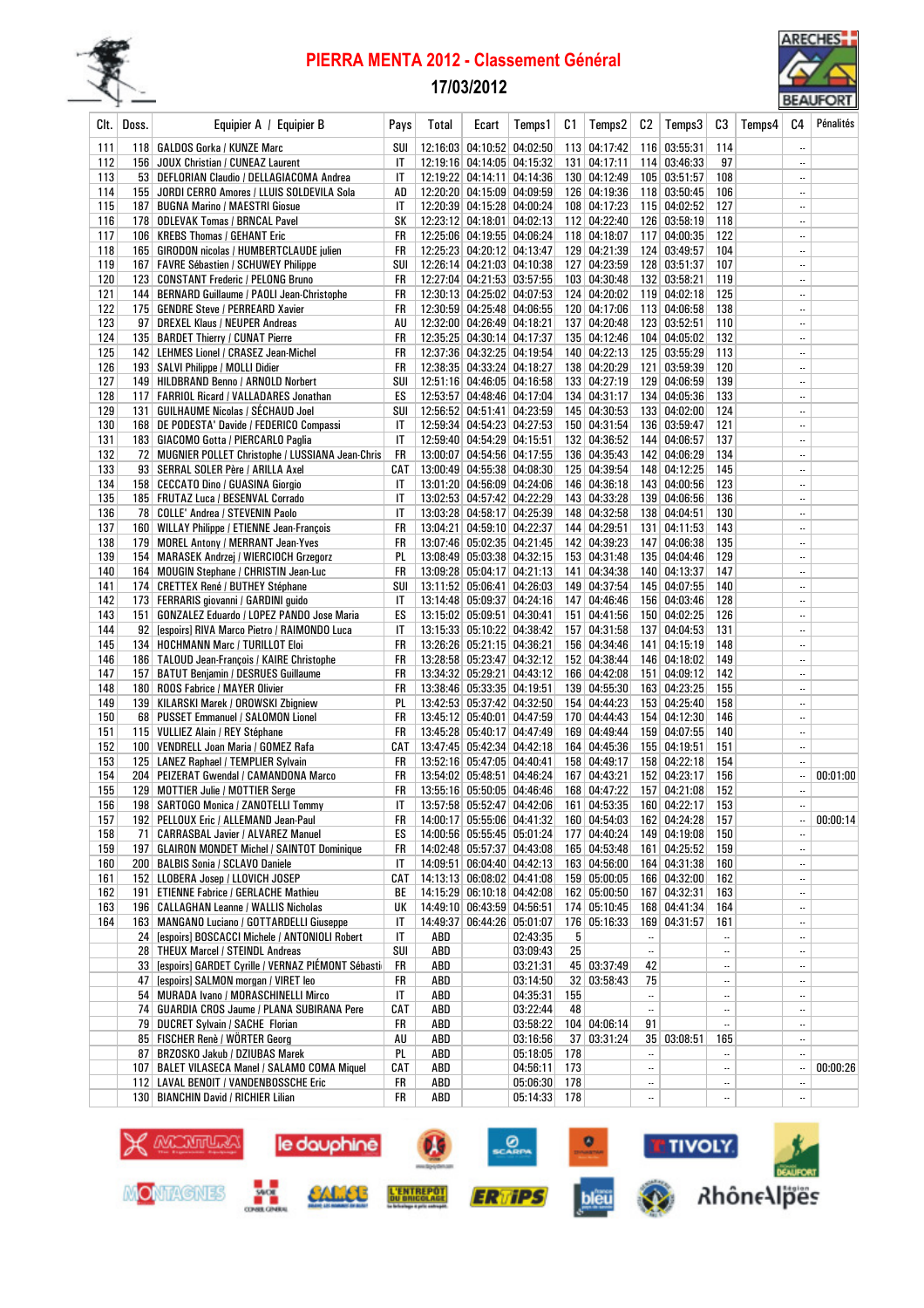

## PIERRA MENTA 2012 - Classement Général



### 17/03/2012

| Clt. | Doss. | Equipier A /<br><b>Equipier B</b>                   | Pays | Total      | Ecart | Temps 1  | C1        | Temps2   | C2                       | Temps3 | C3                       | Temps4 | C4        | Pénalités |
|------|-------|-----------------------------------------------------|------|------------|-------|----------|-----------|----------|--------------------------|--------|--------------------------|--------|-----------|-----------|
|      |       | 146   ANDREA Peron / MAURO Darioli                  | IT   | ABD        |       | 03:32:11 | 59        |          |                          |        |                          |        |           |           |
|      |       | 166   GIANNINA Stephane / BOROT Gilbert             | FR   | ABD        |       | 04:36:10 | $\ddotsc$ | 04:47:33 |                          |        | $\overline{\phantom{a}}$ |        | $\ddotsc$ |           |
|      |       | 181 CHEVRIER-GROS christelle / CHAMIOT PONCET david | FR   | ABD        |       | 04:56:03 | 172       |          |                          |        | $\overline{\phantom{a}}$ |        | $\ddotsc$ |           |
|      |       | 188   COLLE' Massimo / BLOTTO Claudio               | IT   | ABD        |       | 05:00:05 | 175       | 05:36:51 | 170                      |        | $\cdot$ .                |        | $\cdot$ . |           |
|      |       | 189   MARCO Gaida / MARCO Miglietta                 | IT   | ABD        |       | 04:51:06 | 171       | 04:56:18 | 165                      |        | $\overline{\phantom{a}}$ |        | $\cdot$ . |           |
|      |       | 190 RENAUD christophe / JOURDAN andré               | FR   | ABD        |       | 05:11:19 | 178       |          |                          |        | $\sim$                   |        | $\cdot$ . |           |
|      |       | 89   CASTELLI Angelo / BONDIOLI Marzio              | IT   | ABD        |       |          |           |          | $\ddotsc$                |        | $\sim$                   |        | $\cdot$ . |           |
|      |       | 104 [espoirs] MATULA Michal / FAUST Michal          | SK   | ABD        |       |          | $\cdot$ . |          | $\cdot$                  |        | $\cdot$ .                |        | $\cdot$ . |           |
|      |       | 105 [espoirs] LANZI Giuseppe / COLOMBINI Giorgio    | IT   | <b>ABD</b> |       |          | $\cdot$ . |          | $\cdot$                  |        | $\cdot$ .                |        | $\cdot$ . |           |
|      |       | 177   PAOLO Piva / EMILIO Foglia                    | IT   | ABD        |       |          | $\cdot$ . |          | $\overline{\phantom{a}}$ |        | $\cdot$ .                |        | $\ddotsc$ |           |
|      |       | 195 DUFAU-JOEL Frédéric / CALMET Alain              | FR   | ABD        |       |          |           |          | $\ddotsc$                |        | $\ddotsc$                |        | $\cdot$ . |           |

Etape 1/ Délai horaire : 04H58min29s repoussé à 05h04min30s --> Hors délai et non autorisées à repartir, les équipes : 195 - 112 - 190 - 130 - 87

Etape 2/ Délai horaire : 5h28min56s

--> Hors délai et non autorisées à partir, les équipes : 188

Etape 3/ Délai horaire : 4h53min24s

--> Hors délai et non autorisées à partir, les équipes :

Détail des pénalités :

- Ecart > 5s entre les 2 équipiers à l'arrivée --> dossards 201 107 192 110
- Jet de détritus --> dossard 204

Equipe disqualifiée pour non respect des consignes de sécurité et mise en danger de la course : 85

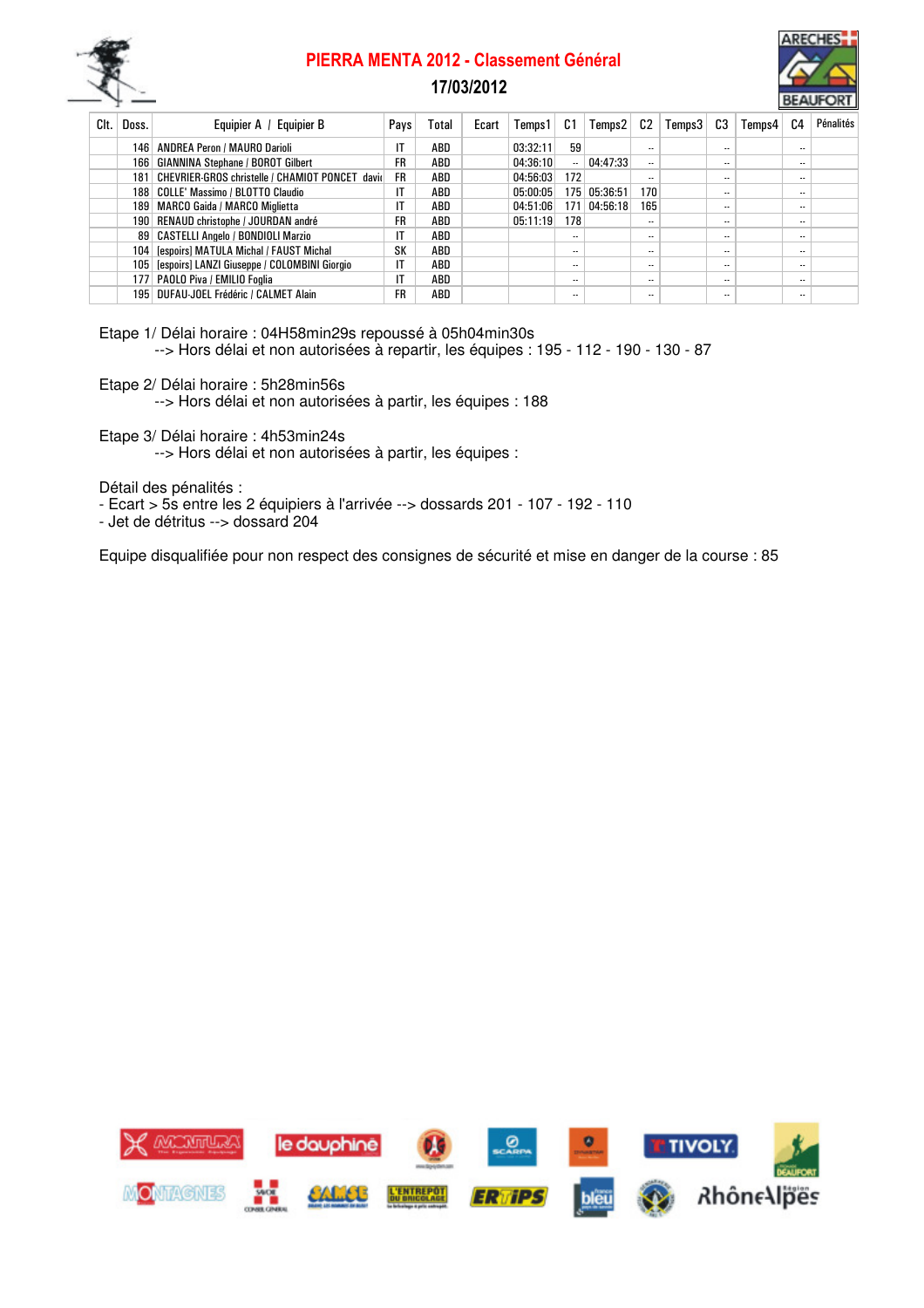

# PIERRA MENTA JEUNES 2012 - Classement Général

#### 17/03/2012



#### **Juniors Femmes** 17.03.2012 12:44:23 PM

| Clt.           | Doss. | Equipier A / Equipier B                         | Pays | Total    | Ecart | Temps1                           | C1 | Temps2 | C2      | Temps3 | C3                       | Temps4 | C4 | Pénalités |
|----------------|-------|-------------------------------------------------|------|----------|-------|----------------------------------|----|--------|---------|--------|--------------------------|--------|----|-----------|
|                | 341   | MOLLARET Axelle / BORGNET Louise                | FR   | 02:06:54 |       | 02:06:54                         |    |        |         |        | $\sim$                   |        | -- |           |
| 2 <sub>1</sub> |       | 343 FIECHTER Jennifer / CAZZANELLI Alessandra   | S/I  |          |       | $02:15:43$ 00:08:49 02:15:43     |    |        |         |        | $\overline{\phantom{a}}$ |        |    |           |
| 3              |       | 347   BONNEFOI Mathilde / CANDELA Salomé        | FR   |          |       | $02:26:59$ 00:20:05 02:26:59     | 3  |        | $\cdot$ |        | $\sim$                   |        | -- |           |
|                |       | 345   GARCIA FARRÉS Marta / BALET CAIXACH Laura | CAT  |          |       | $02:29:43$ 00:22:49 02:29:43     | 4  |        | $\cdot$ |        | $\overline{\phantom{a}}$ |        | -- |           |
| 5              |       | 348   MOLLARD Sophie / IZARAR Etoile            | FR   |          |       | $02:35:39$ 00:28:45 02:35:39     | 5  |        |         |        | $\overline{\phantom{a}}$ |        |    |           |
| 6              |       | 340   IZARD FORRELLAD Ares / BELLÉS NAUDI Inka  | ES   |          |       | $02:38:20$ $00:31:26$ $02:38:20$ | 6  |        |         |        | $\sim$                   |        | -- |           |
|                |       | 344   FARQUET Justine / PHILIPP Nathalie        | CН   |          |       | 02:47:57 00:41:03 02:47:57       |    |        | $\cdot$ |        | $\overline{\phantom{a}}$ |        |    |           |
| 8              |       | 346 DE LORENZI Elisa / MAJOCCHI Arianna         | ΙT   |          |       | $03:05:26$ 00:58:32 03:05:26     | 8  |        | $\cdot$ |        | $\cdot$ .                |        |    |           |
| 9              |       | 342 FAVRE Lise / DRUELLE FILLION Kéva           | FR   |          |       | $03:21:35$ 01:14:41 03:21:35     | 9  |        |         |        | $\overline{\phantom{a}}$ |        | -- |           |

#### **Juniors Hommes** 17.03.2012 12:44:23 PM

| Clt. | Doss.            | Equipier A / Equipier B                          | Pays         | Total    | Ecart                            | Temps 1                      | C1             | Temps2 | C2                       | Temps3 | C3                       | Temps4 | C4                       | Pénalités |
|------|------------------|--------------------------------------------------|--------------|----------|----------------------------------|------------------------------|----------------|--------|--------------------------|--------|--------------------------|--------|--------------------------|-----------|
| 1    | 356              | <b>MAGUET Nadir / STRADELLI Stefano</b>          | IT           | 01:44:12 |                                  | 01:44:12                     | 1              |        | $\ddotsc$                |        | $\ddotsc$                |        |                          |           |
| 2    | 353              | VANZETTA Gian Luca / MIRKO Ferrari               | IT           |          |                                  | 01:47:29 00:03:17 01:47:29   | $\overline{2}$ |        | $\ddotsc$                |        |                          |        |                          |           |
| 3    | 365              | PERDRANZINI Luigi / TRENTIN Davide               | IT           |          |                                  | 01:48:25 00:04:13 01:48:25   | 3              |        | $\ddotsc$                |        | $\ddotsc$                |        |                          |           |
| 4    | 372              | <b>CIOCCARELLI Alessandro / PURICELLI Simone</b> | IT           |          |                                  | 01:51:30 00:07:18 01:51:30   | 4              |        | $\ddotsc$                |        | $\ddotsc$                |        |                          |           |
| 5    | 361              | <b>LOCATELLI baptiste / ARNOLD Flavio</b>        | <b>FIS</b>   |          | 01:52:36 00:08:24 01:52:36       |                              | 5              |        | $\ddotsc$                |        | $\overline{\phantom{a}}$ |        |                          |           |
| 6    | 357              | <b>BOCHET Emilien / CORBEX Emilio</b>            | <b>FR</b>    | 01:53:04 |                                  | $00:08:52$ 01:53:04          | 6              |        | $\ddotsc$                |        | $\overline{\phantom{a}}$ |        |                          |           |
| 7    | 370              | <b>GUSMEROLI Marco / VAIRETTI Samuele</b>        | IT           |          | $01:54:18$ 00:10:06 01:54:18     |                              |                |        | $\ddotsc$                |        | $\ddotsc$                |        | $\ddotsc$                |           |
| 8    | 366              | <b>PEDERGNANA Michele / FAIFER Luca</b>          | IT           |          |                                  | 01:55:39 00:11:27 01:55:39   | 8              |        | $\ddotsc$                |        |                          |        | $\ddotsc$                |           |
| 9    | 354              | <b>CERUTTI Corentin / MARULLAZ Vincent</b>       | FR           |          |                                  | 01:57:55 00:13:43 01:57:55   | 9              |        | $\ddotsc$                |        |                          |        | $\ddotsc$                |           |
| 10   | 375              | <b>CARDONA Oriol / SUMOZAS Alvaro</b>            | ES           |          |                                  | $01:57:59$ 00:13:47 01:57:59 | 10             |        | $\ddotsc$                |        |                          |        |                          |           |
| 11   |                  | 352 CARRON Pierre-Elie / BENDER Nathan           | SUI          |          |                                  | $01:58:00$ 00:13:48 01:58:00 | 11             |        | $\ddotsc$                |        |                          |        |                          |           |
| 12   | 355 <sup>1</sup> | <b>SCHORNOZ Eloi / BRODARD David</b>             | SUI          |          |                                  | 01:58:34 00:14:22 01:58:34   | 12             |        | ٠.                       |        | $\ddotsc$                |        |                          |           |
| 13   | 364              | SALVADORI Nicola / SECCHI Frederico              | IT           |          | $02:02:53$ 00:18:41 02:02:53     |                              | 13             |        | ٠.                       |        | $\ddotsc$                |        | $\ddotsc$                |           |
| 14   | 373              | <b>FOGNINI Cesare / MAJ Giulio</b>               | IT           |          | $02:03:10$ 00:18:58 02:03:10     |                              | 14             |        | $\ddotsc$                |        | $\overline{\phantom{a}}$ |        | $\ddotsc$                |           |
| 15   | 350 <sup>1</sup> | <b>BAUDIN Robin / REY Nicolas</b>                | <b>FR</b>    |          | 02:05:28 00:21:16 02:05:28       |                              | 15             |        | $\ddotsc$                |        | $\ddotsc$                |        |                          |           |
| 16   | 351              | <b>ZANETTI Loic / MOULIN Marc</b>                | SUI          |          | 02:06:16 00:22:04 02:06:16       |                              | 16             |        | $\ddotsc$                |        |                          |        | $\ddotsc$                |           |
| 17   | 359 <sup>1</sup> | MAZEYRAC pierre / POLLET VILLARD Yann            | FR           | 02:06:31 |                                  | $00:22:19$ 02:06:31          | 17             |        | $\ddotsc$                |        | $\ddotsc$                |        |                          |           |
| 18   | 374              | <b>GUSMIN Norman / ZANETTI Marino</b>            | IT           |          | $02:06:38$ $00:22:26$ $02:06:38$ |                              | 18             |        | $\ddotsc$                |        |                          |        | $\ddotsc$                |           |
| 19   |                  | 362 PERRIER William / GACHET Yvon                | <b>FR</b>    |          |                                  | $02:09:08$ 00:24:56 02:09:08 | 19             |        | $\ddotsc$                |        |                          |        |                          |           |
| 20   |                  | $376$ ???   ???                                  | FR           | 02:10:01 |                                  | $00:25:49$ 02:10:01          | 20             |        | $\ddotsc$                |        |                          |        |                          |           |
| 21   | 367              | SALVADORI Matteo / CANTONI Omar                  | IT           |          | $02:10:18$ 00:26:06 02:10:18     |                              | 21             |        | $\ddotsc$                |        | $\ddotsc$                |        |                          |           |
| 22   | 371              | <b>GIANOLI Edoardo / COURTHOUD Mathieu</b>       | IT           |          | 02:14:48 00:30:36 02:14:48       |                              | 22             |        | $\ddotsc$                |        | $\overline{\phantom{a}}$ |        |                          |           |
| 23   | 358              | <b>BAUD pierre / JUILLAGUET Robin</b>            | <b>FR</b>    | 02:15:53 | $00:31:41$ 02:15:53              |                              | 23             |        | $\overline{\phantom{a}}$ |        | $\overline{\phantom{a}}$ |        |                          |           |
| 24   | 368              | PEDRANZINI Edoardo / DEI CAS Michele             | $\mathsf{I}$ |          | 02:15:55 00:31:43 02:15:55       |                              | 24             |        | $\ddotsc$                |        | $\ddotsc$                |        | $\overline{\phantom{a}}$ |           |
| 25   | 363              | ARTIS Sergi / REQUENO Joan                       | ES           |          | 02:20:29 00:36:17 02:20:29       |                              | 25             |        | $\ddotsc$                |        | $\ddotsc$                |        | $\ddotsc$                |           |
| 26   | 360              | JOLY Yoann / GUILLAUMONT Romain                  | <b>FR</b>    | 02:35:39 |                                  | $00:51:27$ 02:35:39          | 26             |        | $\ddotsc$                |        | $\ddotsc$                |        | $\ddotsc$                |           |
|      | 369              | DE LORENZI Matteo / CODEGA Nicola                | IT           | ABD      |                                  |                              |                |        | $\ddotsc$                |        |                          |        | $\ddotsc$                |           |

#### **Cadets Femmes** 17.03.2012 12:44:23 PM

#### Clt. Doss. Equipier A / Equipier B Pays Total Ecart Temps1 C1 Temps2 C2 Temps3 C3 Temps4 C4 Pénalités 1 309 COMPAGNONI Giulia / DE SILVESTRO Alba IIT | 02:29:41 02:29:41 1 - - | - | - | -2 304 MILLOZ Adele / PAYOT Philippine FR 02:46:48 00:17:07 02:46:48 2 -- - - - - - - - -<br>3 306 MARTINELLI Michela / MASTROTA Natalia IT 02:58:57 00:29:16 02:58:57 3 -- - - - - - -3 306 MARTINELLI Michela / MASTROTA Natalia IT 02:58:57 00:29:16 02:58:57 3 -- - - - -4 308 FERRAND Lola / CLAYE Juliette FR 03:04:41 00:35:00 03:04:41 4 -- -- -- 5 305 GORINA Laura / MARTIN Amaia ES 03:06:02 00:36:21 03:06:02 5 -- -- -- 6 302 DALLA ZANNA Giorgia / CORAZZA Laura IT 03:21:02 00:51:21 03:21:02 6 -- -- -- 7 307 CONTRIO Debora / GHERARDI Giulia IT 03:29:23 00:59:42 03:29:23 7 -- -- --

#### **Cadets Hommes** 17.03.2012 12:44:23 PM

| Clt. | Doss. | <b>Equipier B</b><br>Equipier A /               | Pays | Total    | Ecart | Temps 1                      | C1 | Temps $2 \mid C2 \mid$ |           | Temps3 | C3     | Temps4 | C4        | Pénalités |
|------|-------|-------------------------------------------------|------|----------|-------|------------------------------|----|------------------------|-----------|--------|--------|--------|-----------|-----------|
|      | 321   | CORTHAY Thomas / SADLO Dominik                  | SUI  | 01:54:32 |       | 01:54:32                     |    |                        | $\ddotsc$ |        | $\sim$ |        | $\cdot$   |           |
|      |       | 322 BELLABOUVIER Simon / CHAVANES Paul          | FR   |          |       | $01:59:49$ 00:05:17 01:59:49 |    |                        | $\ddotsc$ |        | $\sim$ |        | $\cdot$ . |           |
|      |       | 318 PICON BRAVO Manuel / DOMENECH GUIX Aleix    | ES   |          |       | $01:59:54$ 00:05:22 01:59:54 |    |                        | $\cdot$   |        | $\sim$ |        | $\cdot$ . |           |
|      |       | 319   TSCHOFEN Lucas / BUET Adrien              | FR   |          |       | $02:02:56$ 00:08:24 02:02:56 | 4  |                        | $\cdot$   |        |        |        | $\cdot$ . |           |
| 5    |       | 316 JUILLAGUET Swann / MEYNET CORDONNIER Jerome | FR   |          |       | $02:09:59$ 00:15:27 02:09:59 | 5  |                        | $\cdot$   |        | $- -$  |        | $\cdot$ . |           |

8 303 COLOMBIER Lola / FERRAND Pauline FR 03:29:45 01:00:04 03:29:45 8 -- -- -- 9 301 DUJARDIN Pauline / VANDENBOSSCHE Pauline FR 04:03:09 01:33:28 04:03:09 9 -- - - - - - - - - - - - - - - -10 310 SAMBRIZZI Francesca / PEDRANA Graziana IT 04:03:59 01:34:18 04:03:59 10 -- - - - - - - - - - - - - - -